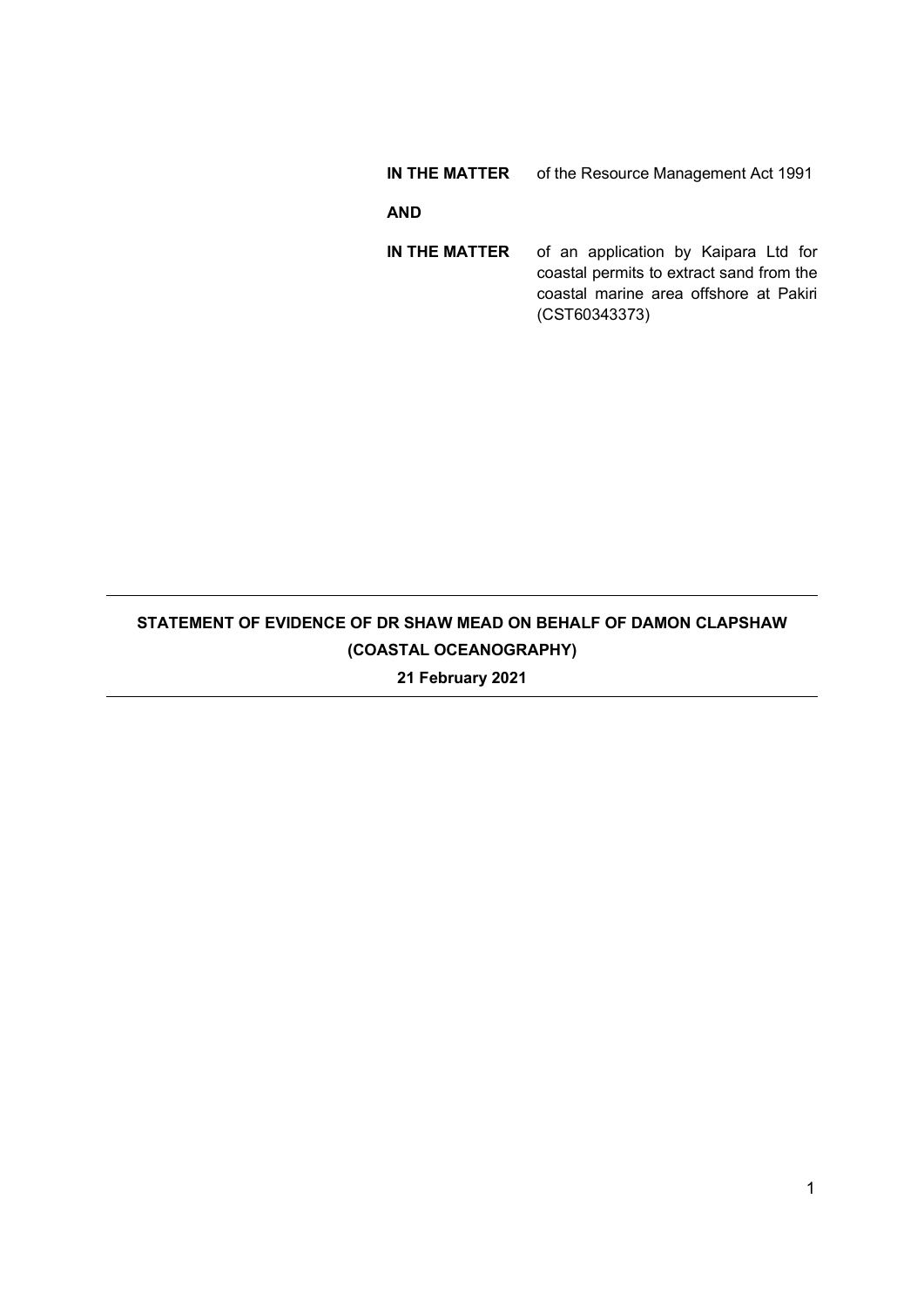#### 1. EXECUTIVE SUMMARY

- 1.1 My evidence presents the findings of investigations into the operation and regulation of the current offshore dredging consents and the sea floor impacts of repeatedly dredging the same shore-parallel dredge lines.
- 1.2 A large number of on-water consent breaches have been identified (i.e., dredging outside of the consented areas), as well as reporting type breaches of consent conditions; the exact extent of them is unknown, they are thought to be significant in number.
- 1.3 Repeatedly dredging the same shore-parallel dredge lines has been identified as the cause and persistence of multiple lines of trenches over 1 m deep, with some parts of the features surveyed >2.5 m deep. These features have been found to be persistent for at least 18 months, and have very likely resulted in negative environmental impacts to the sediment transport processes within the Mangawhai-Pakiri embayment.
- 1.4 It is very likely that these deep trenches capture shoreward moving sediment during large storm events and during any period when wave orbitals have sufficient velocity to lift sediment off the seabed for even very short periods of time (i.e. seabed creep). However, this material is then dredged from the trenches/sediment traps and the process of diabathic sediment transport is interrupted and/or stopped altogether.
- 1.5 Based on the applicant's evidence and missing reports, the extent of the consent breaches and impacts on the sea floor during the dredging practice of repeatedly dredging the same line presented in this evidence were not known by the consenting authority. This is in part due to the inadequacy of the existing conditions pertaining to physical monitoring and effects and how the conditions of the consents have been regulated.
- 1.6 As a result, very little has been learnt with respect to the impacts and sustainable management of the offshore dredging activity in the past 2 decades. As a consequence, the proposed conditions for the application do not address the issues identified with respect to consent breaches and dredging practices (since they were unknown), and seem to be less robust than the previous conditions (e.g. no sea floor imaging, single sites for the collection of monitoring).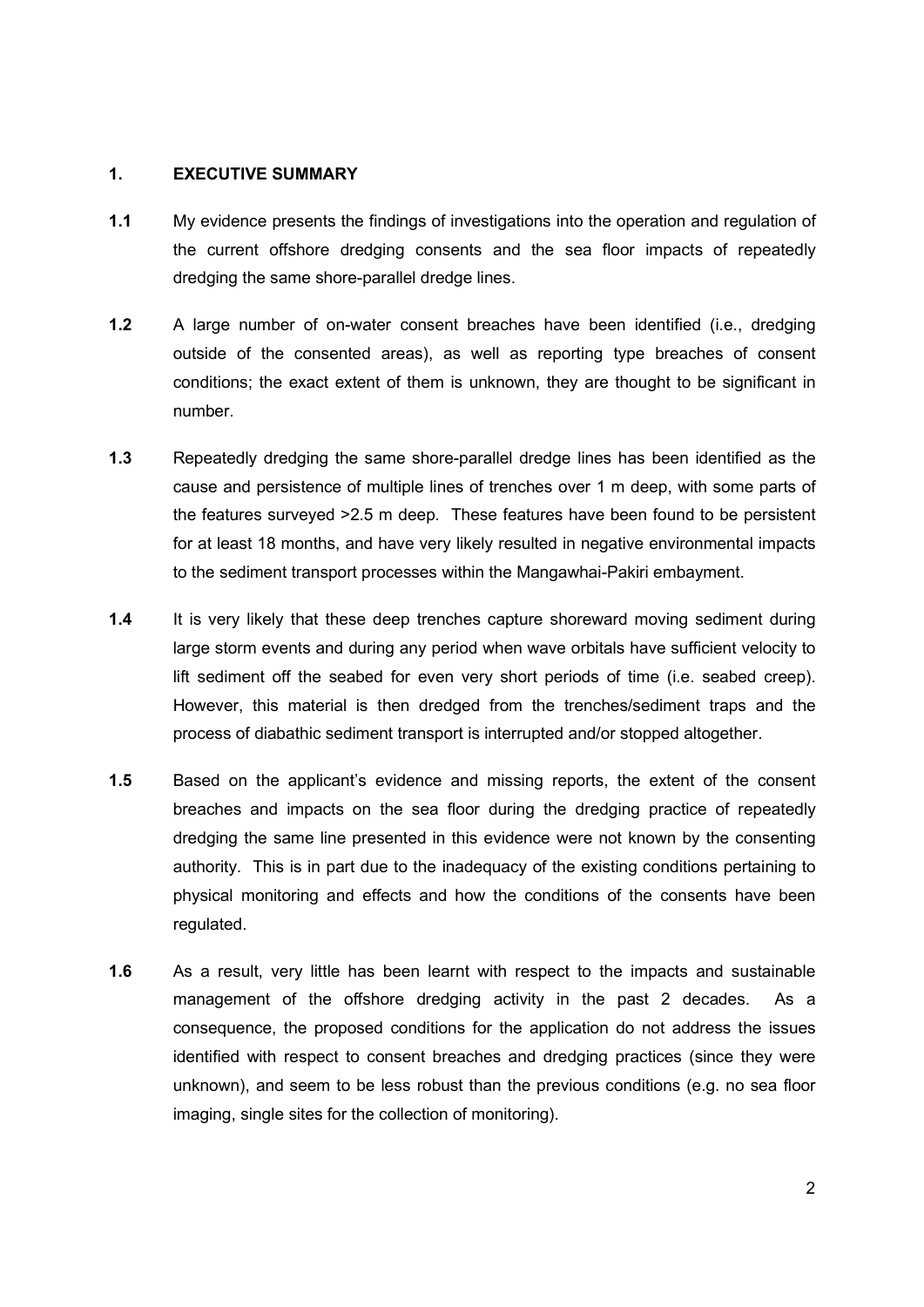## 2. QUALIFICATIONS AND EXPERIENCE

- 2.1 My name is Dr Shaw Trevor Mead. I am an Environmental Scientist and the Managing Director of eCoast based at Raglan, which is a marine consulting and research organisation.
- 2.2 I hold BSc (School of Biological Sciences) and MSc (Hons) (School of Environmental and Marine Sciences) degrees from the University of Auckland, and a PhD degree from the University of Waikato (Earth Sciences).
- 2.3 I have over 25 years' experience in marine research and consulting, have authored/coauthored 60 peer-reviewed scientific papers and two chapters in a practitioner's textbook on beach management<sup>1</sup> and surf science/coastal protection<sup>2</sup>, and have solely or jointly produced over 500 technical reports pertaining to coastal oceanography, coastal engineering (design and impact assessments), marine ecology and aquaculture. I have also prepared over 70 expert witness statements and reports to support expert evidence for Resource Consent Hearings, Environment Court, High Court and the EPA. I have undertaken over two thousand research and consulting SCUBA dives around the coast of New Zealand and overseas, and have led many comprehensive field investigations that have addressed metocean, biological and chemical components of the coastal environment. I am also a part-time lecturer (environmental change and coastal engineering) and research provider at Unitec. I am a member of the New Zealand Coastal Society (ENZ), the New Zealand Association of Impact Assessment, and am on the editorial board of the Journal of Coastal Conservation, Planning and Management. In addition, I am a technical advisor for the Surfbreak Protection Society (NZ) and Save the Waves Coalition, which mostly entails consideration of marine structures and developments and the impacts they will have or have had on surfing breaks; I am co-author of the New Zealand Management Guidelines for Surfing Resources<sup>3</sup>, which were first released in beta version in October 2018 and finalised in

<sup>1</sup> Mead S. T., 2017. Chapter 6 - Beach Management. In: Marine and Coastal Resource Management: Principles and Practices. Eds D. Green and J. Payne. Routledge, 328 pg.

<sup>2</sup> Mead S. T., and J. C. Borrero, 2017. Chapter 16 -Surf Science and Multi-Purpose Reefs. In: Marine and Coastal Resource Management: Principles and Practise. Eds D. Green and J. Payne. Routledge, 328 pg.

<sup>3</sup> Atkin, E., Bryan, K., Hume, T., Mead, S. T., and Waiti, J., 2019. Management Guidelines for Surfing Resources. Raglan, Aotearoa New Zealand: Aotearoa New Zealand Association for Surfing Research. ISBN: 978-0-473-<br>A9540-4. https://surfbreakresearch.org/wp-49540-4. https://surfbreakresearch.org/wpcontent/uploads/Management\_Guidelines\_for\_Surfing\_Resources.pdf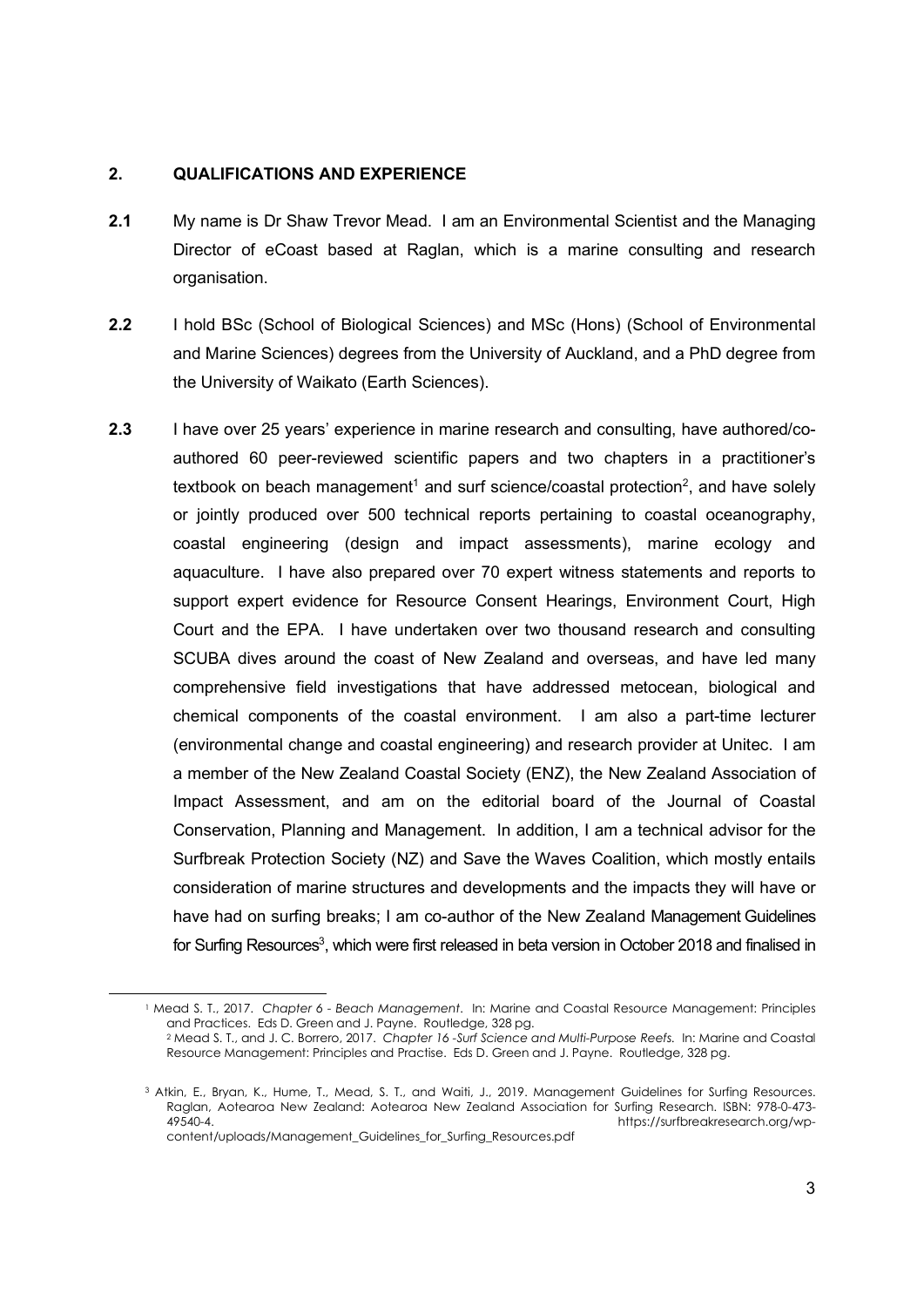September 2019 (https://surfbreakresearch.org/downloads/), and also and board member of the Aotearoa New Zealand Association for Surfing Research (ANZASR) and the International Association of Surfing Research (IASR)

- 2.4 I have a background in coastal oceanography, numerical modelling, marine ecology and aquaculture. I studied for my MSc degree at the University of Auckland's Leigh Marine Laboratory, undertaking subtidal research there from 1994 to 1996 directed at the fertilisation success of sea urchins as a basis for the sustainable management and development of the commercial market. My MSc in Environmental Science, Marine Ecology and Aquaculture included 4<sup>th</sup> year Environmental Law and a dissertation on the Quota Management System (QMS) legislative review. My PhD was primarily in coastal oceanography and surf science, with the marine ecological components of my Doctorate directed towards subtidal habitat enhancement of marine structures. The physical oceanography component was focussed on understanding the effects of coastal bathymetry on surfing wave breaking characteristics using field measurements (bathymetry surveys, aerial photography and GPS positioning of in situ data collection) and hydrodynamic numerical modelling. My PhD thesis is comprised of 6 peerreviewed Journal Papers that describe the meso-scale components that combine to create high-quality surfing breaks and empirical methods of determining wave breaking intensity of high-quality surfing waves.
- 2.5 My professional career has included involvement in a wide range of coastal consulting and research projects that have included the design of coastal structures and developments, and assessments and monitoring of physical and ecological effects of marine construction, MPR design and surf break impact assessment, design of inland surf pools and wave generators, coastal erosion control, marine reserves, dredging, outfalls, oil industry, aquaculture ventures and various other coastal and estuarine projects that have included hydrodynamic (waves and currents), sediment transport and dispersion modelling (including contaminants, suspended sediments, freshwater, hypersaline water, nutrients and petro-chemicals).
- 2.6 Further to this, with direct relevance to the present case, I am familiar with the science and research undertaken by NIWA in the mid to late 1990's for the existing resource consent, during which time I was undertaking my PhD at NIWA/the University of Waikato and was also involved with the assessment of ecological impacts of the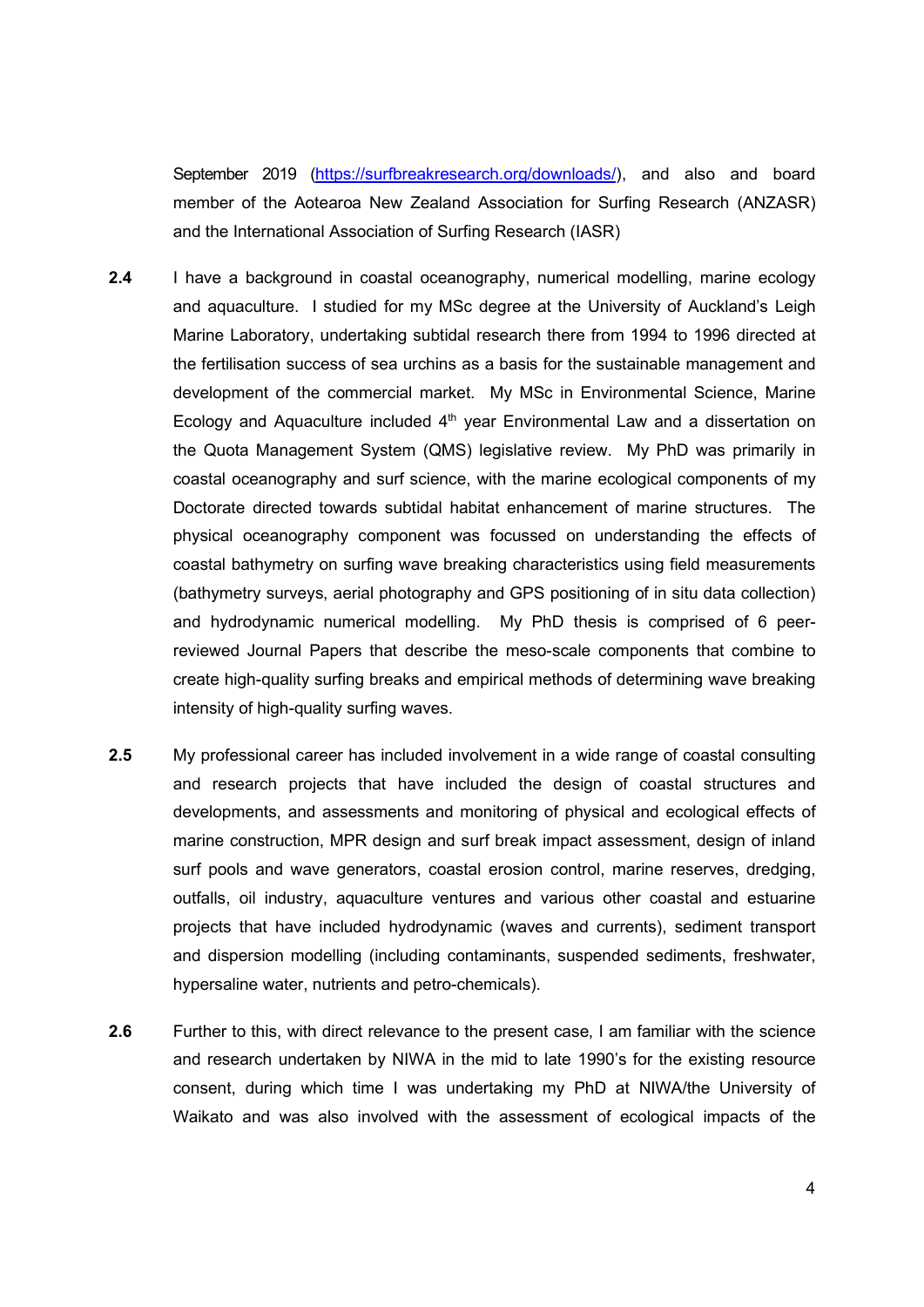proposed activity at the time. I am also very familiar with the area of interest, having spent a great deal of time at the beaches and surf breaks within the Mangawhai-Pakiri embayment between the mid-1970's and late 1990's; the latter period when I was based at the Goat Island marine laboratory. With respect to the impacts of dredging, collection of oceanographic data and sediment transport, my following experience is of relevance:

- I have been involved with consideration of the impacts of dredging (physical and ecological) for the Northport channel deepening and disposal application, Lyttleton Port channel deepening and disposal application, Chatham Rise deepsea phosphate mining, South Taranaki Bight iron ore mining, Centerport channel deepening, Port Otago channel deepening and disposal, Tauranga Harbour channel deepening, large scale dredging and disposal in Vietnam and several other dredging related studies/applications in Austrasia and the South Pacific Islands.
- I have undertaken a large number of seabed surveys (>150) up to 200 m deep and incorporating intertidal areas (latterly with the application of RTK-GPS enabled drones), underwater mapping surveys over 10's to 100's of square kilometres using remote techniques (e.g. drop-cameras, grab-samplers videosleds underwater drones, side-scan sonar, bathymetry, physical and chemical properties, etc.) to consider existing biological and physical environments for consideration of dredging (e.g. Tawara lagoon climate change resilience programme in Kiribati; Nasese Waters dredging in Suva Harbour) the selection of marine protected areas, for numerical modelling purposes and a range environmental impact assessments.
- I have undertaken and led a large number of sediment transport modelling studies that have considered bay/harbour wide processes and impacts (e.g. Mahurangi and Puhio estuaries and sediment impacts due to the construction of the Puhio-Warkworth highway of national significance; Savusavu Bay (Fiji) super-yacht marina design and impact modelling; morphological modelling of the Motueka spit/harbour/island system) down to the impacts of small structures on sediment transport due to wave/current/structure interactions.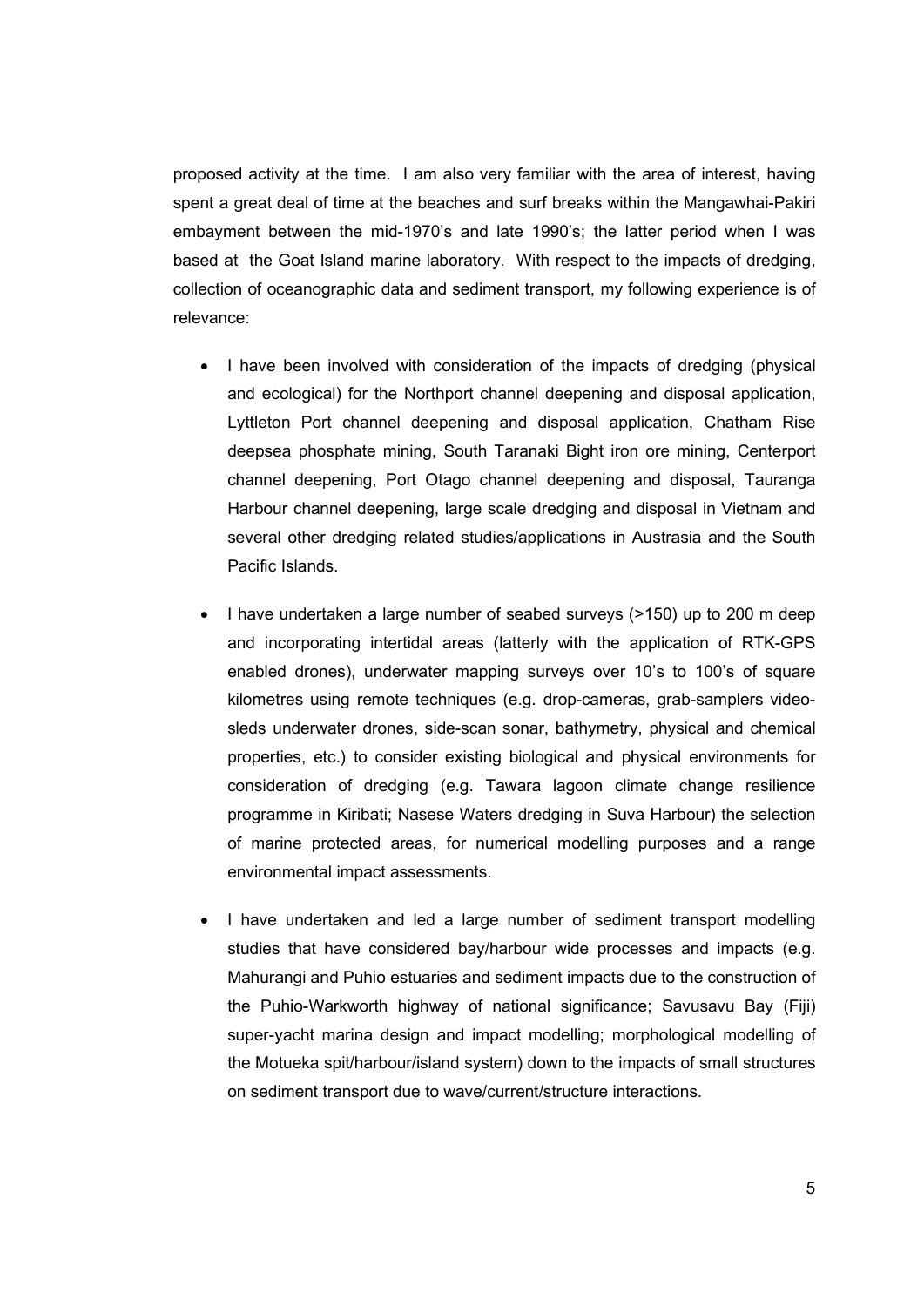2.7 I confirm that I have read the Code of Conduct for Expert Witnesses contained in the Environment Court Practice Note 2014 and to the extent that I am giving expert evidence, have complied with it in preparing this evidence. I confirm that the issues addressed in this evidence are within my area of expertise and I have not omitted to consider material facts known to me that might alter or detract from the opinions expressed in my evidence.

# 3. SCOPE OF EVIDENCE

- 3.1 I was retained by Friends of Pakiri Beach ("FoPB") to investigate the current dredging practices in offshore and near-shore areas in the Mangawhai-Pakiri Embayment, to ascertain whether there has been compliance with the conditions of existing resource consents for dredging, to consider the implications of any breaches and to report on any adverse effects of the dredging practices.
- 3.2 For that purpose, I worked closely with Mr Damon Clapshaw who was assisting Friends of Pakiri Beach ("FoPB") and me with this analysis. I have been asked by Mr Clapshaw to present the findings of my work in this statement of evidence for the hearing of Kaipara Ltd's application to renew its consents for the offshore areas within the Embayment.
- **3.3** I undertook my analysis and investigations in three areas:
	- a) Dredging Activities vs Consent Conditions: Mangawhai-Pakiri Embayment, with Rhys McIntosh and Jai Davies-Campbell
	- b) Pakiri Sand Extraction Review: Dredge Trench Assessment, with Edward Atkin.
	- c) Review of the Mangawhai-Pakiri Dredging Consents and Supporting Science and Data, with Mr Davies-Campbell.
- **3.4** I have summarised below the key points from this work, including the methods used, the results of the assessments and my conclusions and findings. Reports a and b are attached as Annex 1 and 2.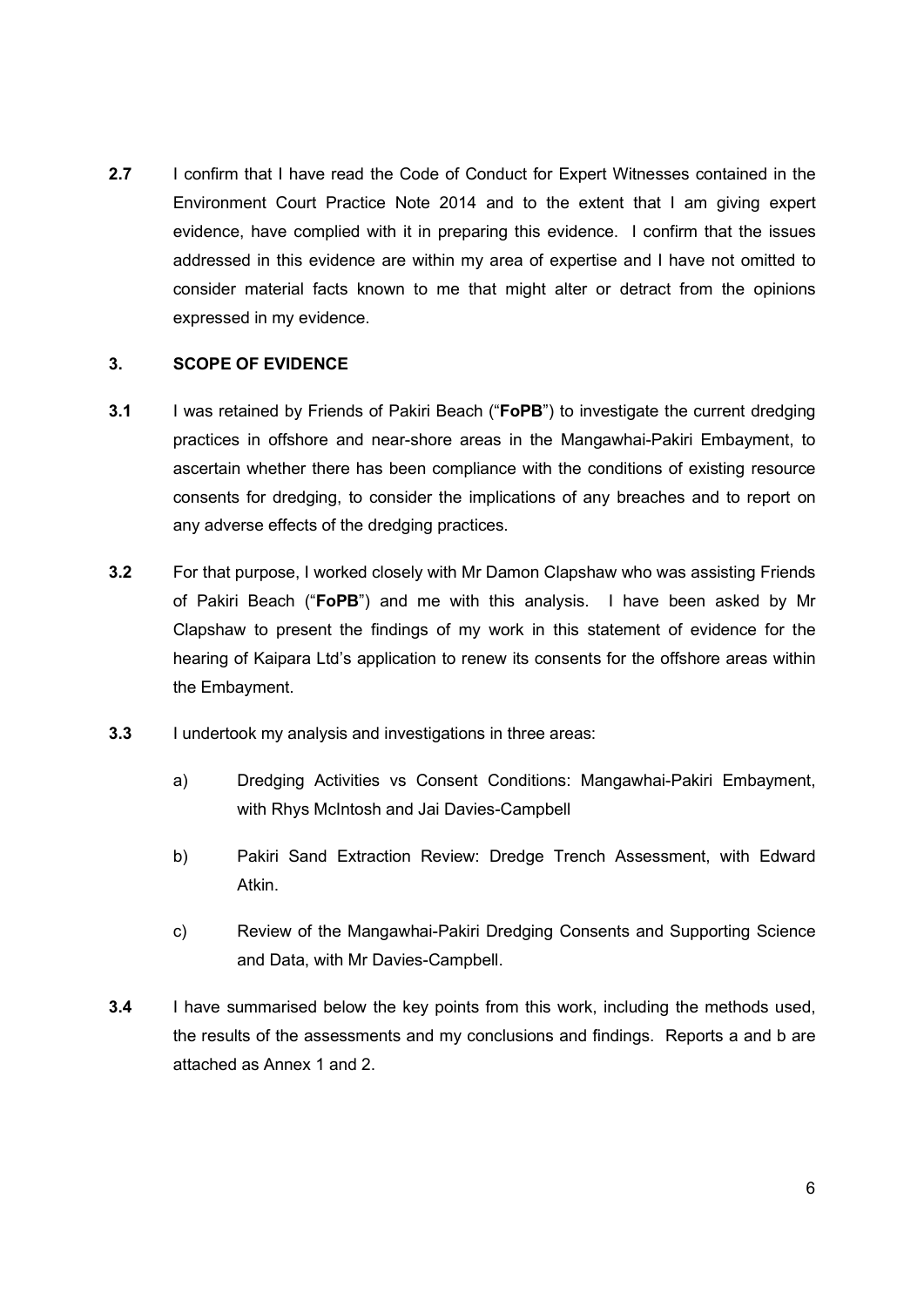- 3.5 While my main focus for this evidence is on the current Kaipara consent and the dredging practices in the offshore area, and the implications arising from that for consideration of the new Kaipara application, there are areas of inevitable overlap with the dredging of the nearshore area not least because both areas are dredged by the same operator and there are aspects that need to be considered more broadly. Throughout Annex 1 and 2 I have focussed on the offshore consent and have endeavoured to avoid any confusion between the nearshore consents and the offshore consent when reference to both is required
- 3.6 My evidence will cover the following matters:
	- a) Summary of my investigations and analysis;
	- b) Comments on the applicant's evidence;
	- c) Comments on the Section 42A Report;
	- d) Conclusions.

For completeness, I note that after I was retained by FoPB and began working with Mr Clapshaw on the work described above, I was approached by Kaipara Limited as applicant and requested to provide advice on any implications of the offshore dredging on the surf breaks at Pakiri. I consulted Kaipara Ltd, FoPB, and the Surfbreak Protection Society on that matter and it was agreed that as this was not an effect of concern to them in relation to dredging in the offshore area, I could provide that separate advice to the applicant. Of note, I undertook the surfbreak impact assessment for offshore dredging in August 2020, while the investigations for FOPB were only very recently completed. Even so, the recent findings do not result in any changes to the surfbreak assessment. In the assessment and my evidence addressing surfbreak impacts, I note that the effects of reflection/refraction/diffraction of waves due to the creation of >1.0 m shore-parallel channels within the Mangawhai-Pakiri embayment have not been investigated in detail. However, my assessment of these features with sole respect to surfbreak impacts concludes that due to the depth of the channels (i.e., >1.0 m) and the relative depth that the channel(s) could occur (i.e. 25 to 40 m deep), means that the reflective impacts are likely to be relatively small.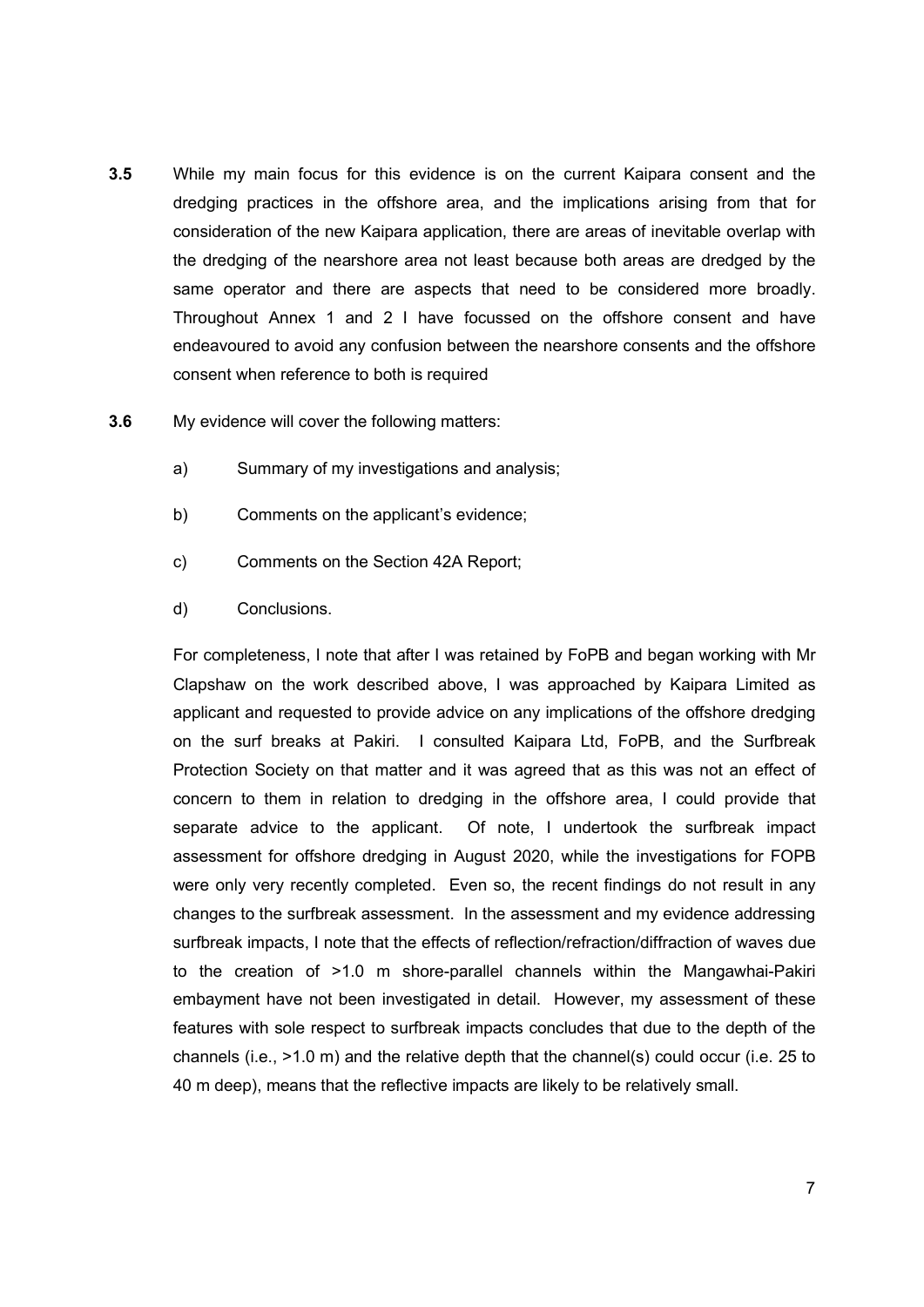#### 4. SUMMARY OF MY INVESTIGATIONS AND ANALYSES

- 4.1 As stated above, I have undertaken 3 investigations into the science, dredging practices, conditions of dredging and physical impacts of dredging in the Mangawhai-Pakiri embayment. From these investigations, I have several concerns with respect to how the offshore dredging license has been operated with respect to both the physical practise of dredging and compliance with the conditions of the offshore consents, as well as how these 2 aspects have been managed by the consenting authority. These issues are of concern in terms of environmental impacts, and cast uncertainty onto how future extraction will be operated and managed to prevent negative impacts to the beaches of the Mangawhai-Pakiri embayment.
- 4.2 The conditions of consents were developed to minimise, mitigate and adaptively manage any adverse environmental impacts, which requires the consenting authority to be engaged in the review and management of the various monitoring protocols (e.g. the automatic identification system (AIS)) and reports in order to ensure that the conditions are being met and/or to determine whether or not other aspects of conditions need to come into play in order to protect the environment (e.g. second tier monitoring if dredging results in deepening that exceeds 1.5 m)). My investigations have found that there have been multiple breaches to conditions, the monitoring conditions that were put in place were ineffective and should have been modified well in advance of the expiry of the existing consent, and that the consenting authority has not managed these critical components of environmental management effectively. It would be expected that after exercising these consents over the past two decades that a great deal of information would have been gathered and all parties (the applicant, the Council, FOPB and others) would be in a better position for future decision-making and the impacts of offshore dredging. However, it is my opinion that at present that is not the case.

## Breaches of Conditions of Consent

4.3 The Friends of Pakiri Beach (FoPB) and Mr Clapshaw were concerned that the manner in which the dredging is being conducted has not only been breaching consent conditions, but also is creating damaging environmental effects for the medium to long term future of Pakiri Beach. A significant amount of information is available to consider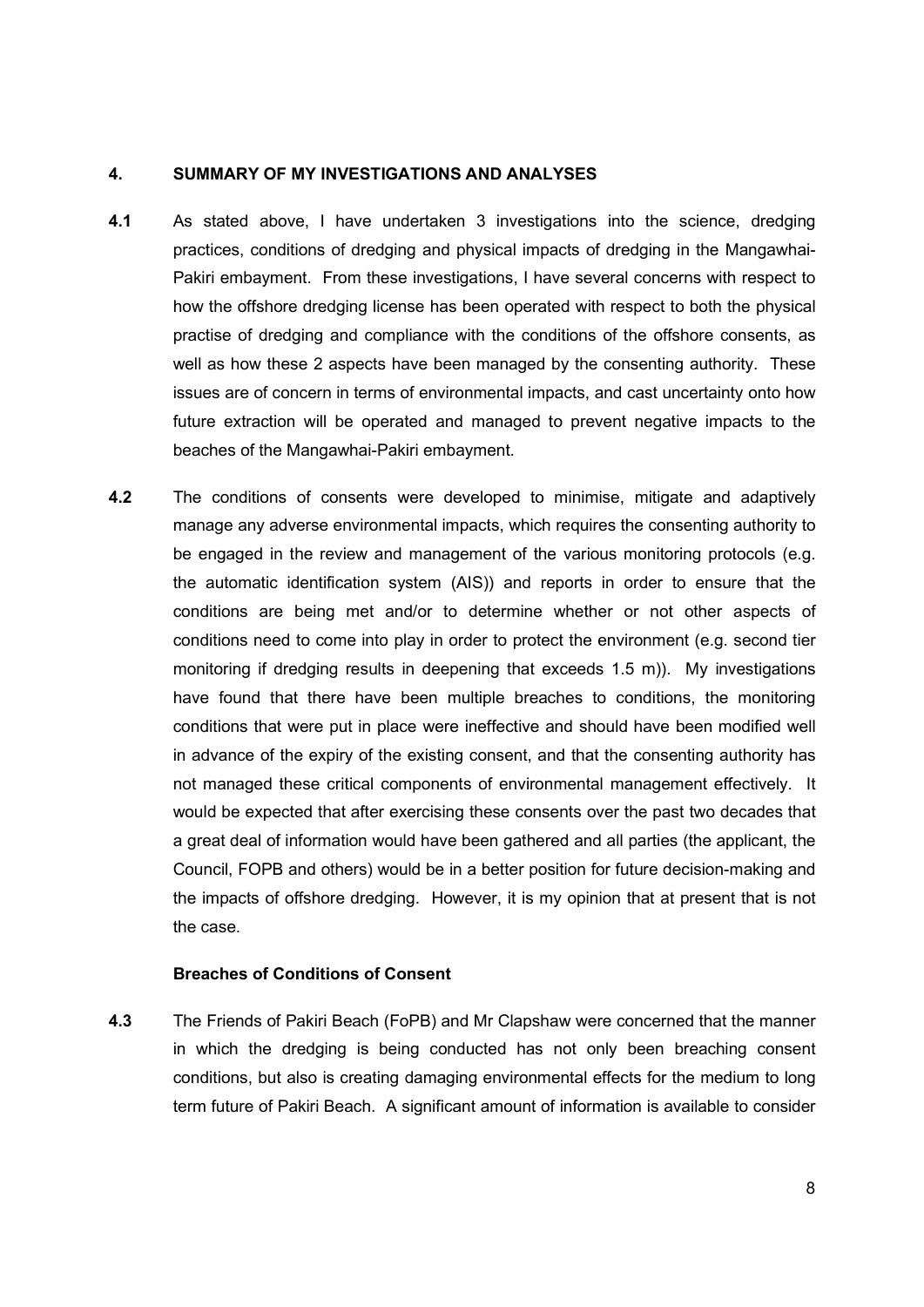consent breaches in terms of where dredging is undertaken, such as the AIS data and monitoring reports. As part of our investigations, best efforts were made to compile this information, and these data were reviewed in relation to the conditions of consent. The conditions of consent with respect to environmental monitoring are appended below as Annex 1 for easy reference (see Annex 1, Section 2, pages 5-13). Please note when reviewing Annex 1 (and Annex 2) that our investigations included review of both offshore and nearshore dredging consents, but for this hearing I focus on the offshore consent.

- 4.4 FOPB had made multiple observations of the dredging practices of dredging vessels working in the Mangawhai-Pakiri embayment, and concluded that there were numerous poor dredging practices, such as dredging single-line trenches instead of utilising more of the available dredge areas, dredging multiple times in quick succession or for multiple consecutive weeks. I, with the assistance of my associates, independently reviewed AIS data and monitoring reports to determine the extent of FOPB's concerns and whether their conclusions were valid. Breaches of both offshore (OS) and nearshore (NS) consent conditions were identified by FoPB and confirmed by our investigations, being both on-water breaches (i.e. dredging outside of permitted zones) and reporting breaches (detailed in Annex 1). In order to consider on-water breaches, it was assumed that when the vessel is moving at less than 3 knots (determined from the AIS), dredging is underway – as described in Mr Riddell's evidence in his Paragraph 46. With respect to breaches concerning reporting for Consent Conditions and the EMMP's, this can only be based on the reports that have been located by FOPB and from the Auckland Council.
- 4.5 Upon analysis of the manner of dredging by McCallum Bros Limited (MBL) vessels, under both the Kaipara Limited OS consent and their NS consent (Annex 1), we concluded that there have been numerous breaches of both consents' conditions. These dredging practices and breaches of consent conditions have resulted in negative environmental impacts, which I discuss further below in relation to Annex 2 of my evidence.
- 4.6 The repeat side sonar scan (SSS) surveys of 20 February 2019 and 31 August 2020 of the approximately 2.6 km long a shore-parallel dredge run (some 2.5 km offshore) identified by the AIS data (see Annex 2, Figure 3.2 page 4 and Figure 6.1 page 32)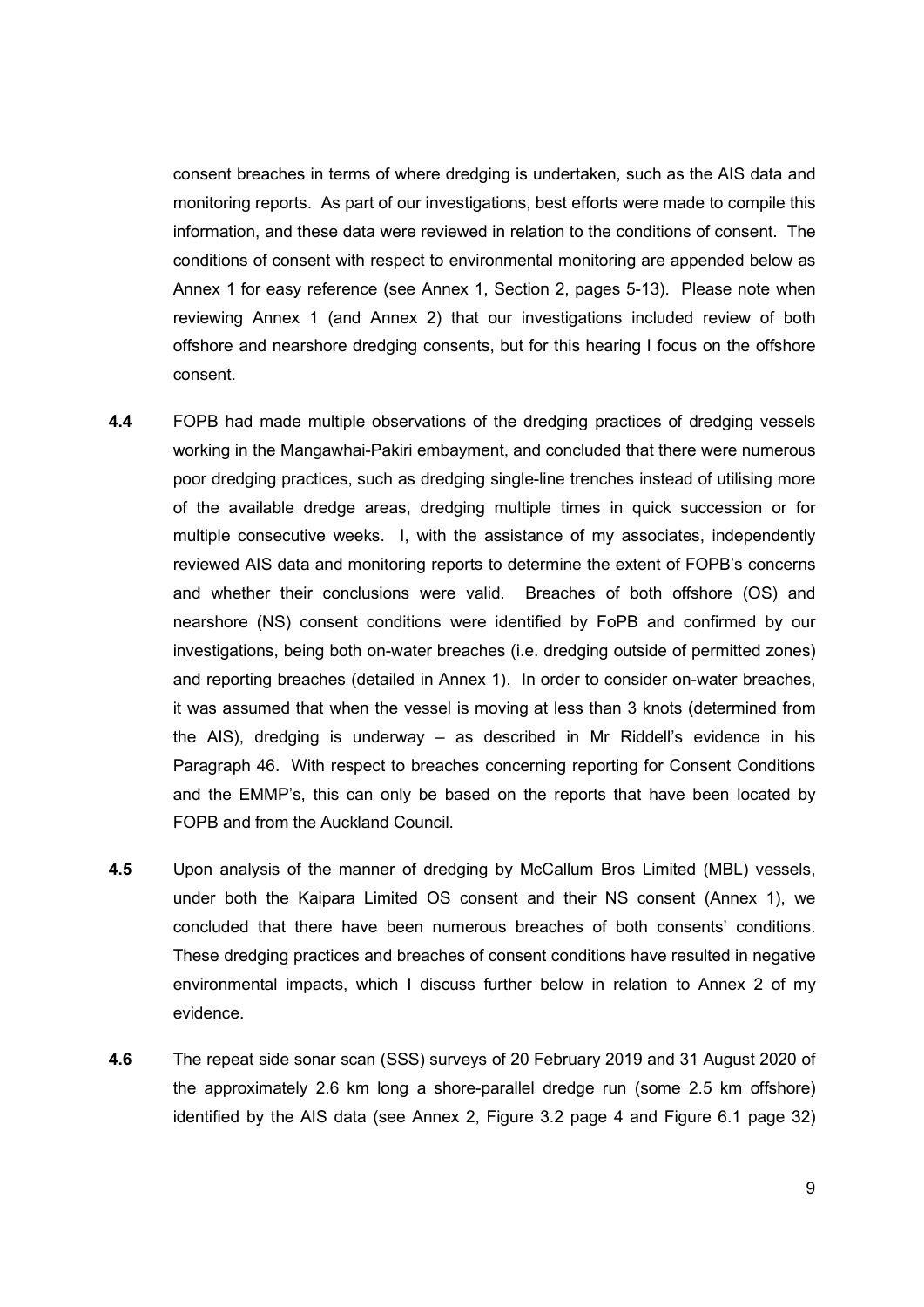found that these dredging trench features collocate over an 18-month period. The persistence of these features is clearly demonstrated in Figure 4.3 (Annex 2, page 8), which is contrary to the commonly held belief that they are filled during large storms and the effect of sand extraction on bathymetry will be minor. It is very likely that these deep trenches capture shoreward moving sediment during large storm events and during any period when wave orbitals have sufficient velocity to lift sediment off the seabed for even very short periods of time (i.e. seabed creep). However, this material is then dredged from the trenches/sediment traps and the process of diabathic sediment transport is interrupted and/or stopped altogether.

4.7 The most obvious on-water breaches of consent identified in the analysis are the regular dredges outside of the permitted OS areas (Annex 1, Special Condition 2 (page 5) and EMMP Area 2 Restriction on Sand Extraction Area 1 (page 11). There were 50 OS breaches in 2020, which equates to1 breach every week on average. The analysis of the random months of OS dredging show that on average MBL vessels breach the OS consent once every voyage. The AIS vessel tracks displayed in the Figures in Section 4 of Annex 1 show that in the example month of June 2020 several OS dredges within 2 km of the mean high water spring level, as well as dredging incursions over the Auckland/Northland boundary (Figure 1). Other examples of dredging ~1.8 km offshore are also presented in Section 4 of Annex 1.



Figure 1. Example of area boundary and territorial boundary breaches.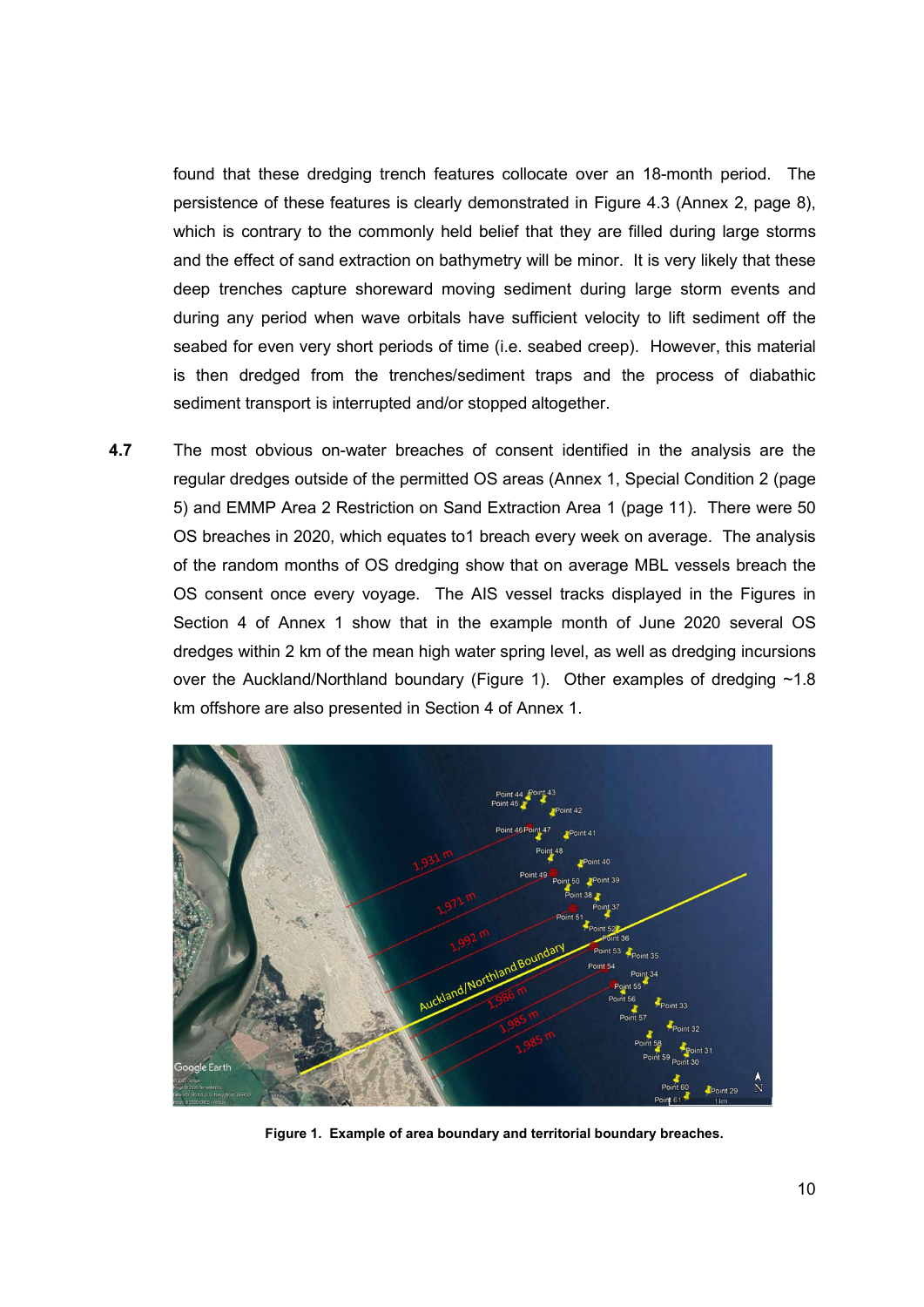- **4.8** The other aspect of breaches of conditions are related to the nature of monitoring reports and surveys required by the OS consent, including the second tier monitoring which should have been triggered based on the depth of the dredge trenches that are present (Annex 2). As noted above, unlike the AIS data that can be analysed for exact locations and positions, there is some uncertainty as to what reports have and have not been produced for the conditions of consent and the EMMPs due to obtaining these reports, although it is acknowledged by the Auckland Council that some reports are missing. Our review of the reports that we were able to obtain found that some required reports were missing, others were uninterpretable or incomplete and some of the monitoring was flawed from the outset, which should have been remedied (e.g. the repeat bathymetry surveys), while information that would have led to changes to environmentally damaging dredging practices was not present (i.e. sea floor imaging). This data collection and monitoring is vital to (1) inform key stakeholders on the environmental changes happening within the Mangawhai-Pakiri Embayment, (2) to ensure dredging is being undertaken in an environmentally and legally responsible manner, and (3) allow for adaptive management in order to modify dredging practices if the operation is causing negative environmental effect (e.g. Annex 2). Without this information documenting environmental effects of the activity, there are implications for the management of the embayment due to cumulative impacts in terms of safeguarding the life-supporting capacity of air, water, soil, and ecosystems; and avoiding, remedying, or mitigating any adverse effects of the activities on the environment.
- 4.9 An example of how monitoring has been ineffective, which has been enhanced by reporting failures, and has likely been resulting in adverse effects that as yet remain undetected, is the repeat bathymetric surveys and analysis for monitoring purposes. These have been carried out by 4 different hydrographic surveyors using different equipment, which have resulted in inherent errors both within and between consecutive surveys. As a result, up until recent years, surveys and survey comparisons have been subject to large volumetric errors and are not considered appropriate for providing quantitative comparison for the interpretation of quantities extracted and/or environmental impacts in the OS area. This is compounded by the absence of 'seafloor imaging,' which is also specified to be collected in the conditions and EMMP's; seafloor imagery such as the side-scan sonar as reported in Annex 2 would have identified the persistent shore-parallel trenches and led to further investigations,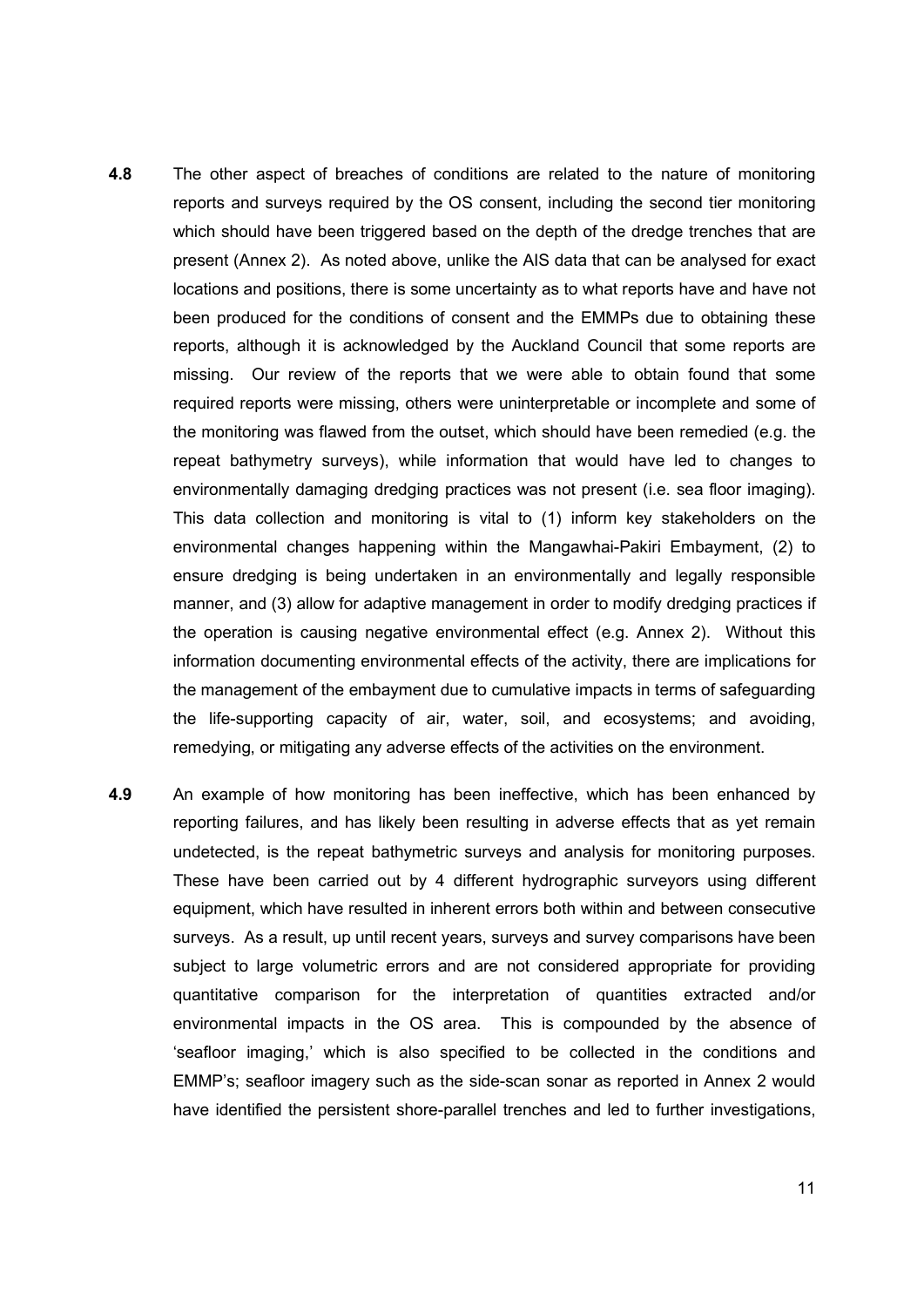which in turn would have identified these features as being >1.5 m deep. This in turn should have resulted in modifications to dredging practice to prevent the formation of multiple shore-parallel sand traps along some 18 km of the embayment greatly reducing or prevent diabathic sediment transport.

#### Offshore Dredging Practices

- 4.10 FOPB commissioned 2 seabed surveys in Area 1 (in 2019 and 2020) to investigate the impacts of dredging the same lines on multiple occasions, which was initially observed from land and confirmed in AIS data. The methodology, equipment used and the results of repeat side-scan sonar (SSS) surveys and bathymetry survey transects across dredge trenches identified by the SSS are attached as Annex 2. These investigations focus on Area 1 (see Annex 2, Figure 3.2 page 4) These investigations have led to the conclusion that it cannot be said that "best endeavours" have been applied to extract sand "no deeper than the thickness of the active sand layer" (Condition 3 in Annex 1 page 5) when the dredging vessels are repeatedly dredging the same shore-normal lines to depths of 1 to >2.5 m (i.e., well beyond the thickness of the active layer). However, it is noted that Condition 3 also states "The consent to holder shall use its best endeavours to extract sand by means of smaller deeper extractions rather than large shallow extractions", which is somewhat contrary to extracting "no deeper than the thickness of the active sand layer", and makes little sense from the perspective of maintaining active diabathic sediment transport; wide shallow extractions would better serve this purpose. The presence of these features is of concern with respect to the environmental management of the Mangawhai-Pakiri embayment's sediment system and the supply of offshore sediment to the nearshore.
- 4.11 A combination of SSS and Single Beam Echo Sounder (SBES) data was used to identify and characterise dredge trenches made by the operators of the dredging carried out under the existing Kaipara Limited resource consent; these features are in line with AIS data showing repeated shore-parallel dredge runs (see Annex 2, Figure 6.1. page 32). The dredge trenches were identified as distinct shadow zones and areas of sharp contrast (see Annex 2, Figures 4.3 to 4.6, pages 9-18)
- 4.12 The features were also found to collocate with abrupt changes in SBES depths where transects crossed the trenches (see Annex 2, Figures 4.4 to 4.6, pages 9-18). As can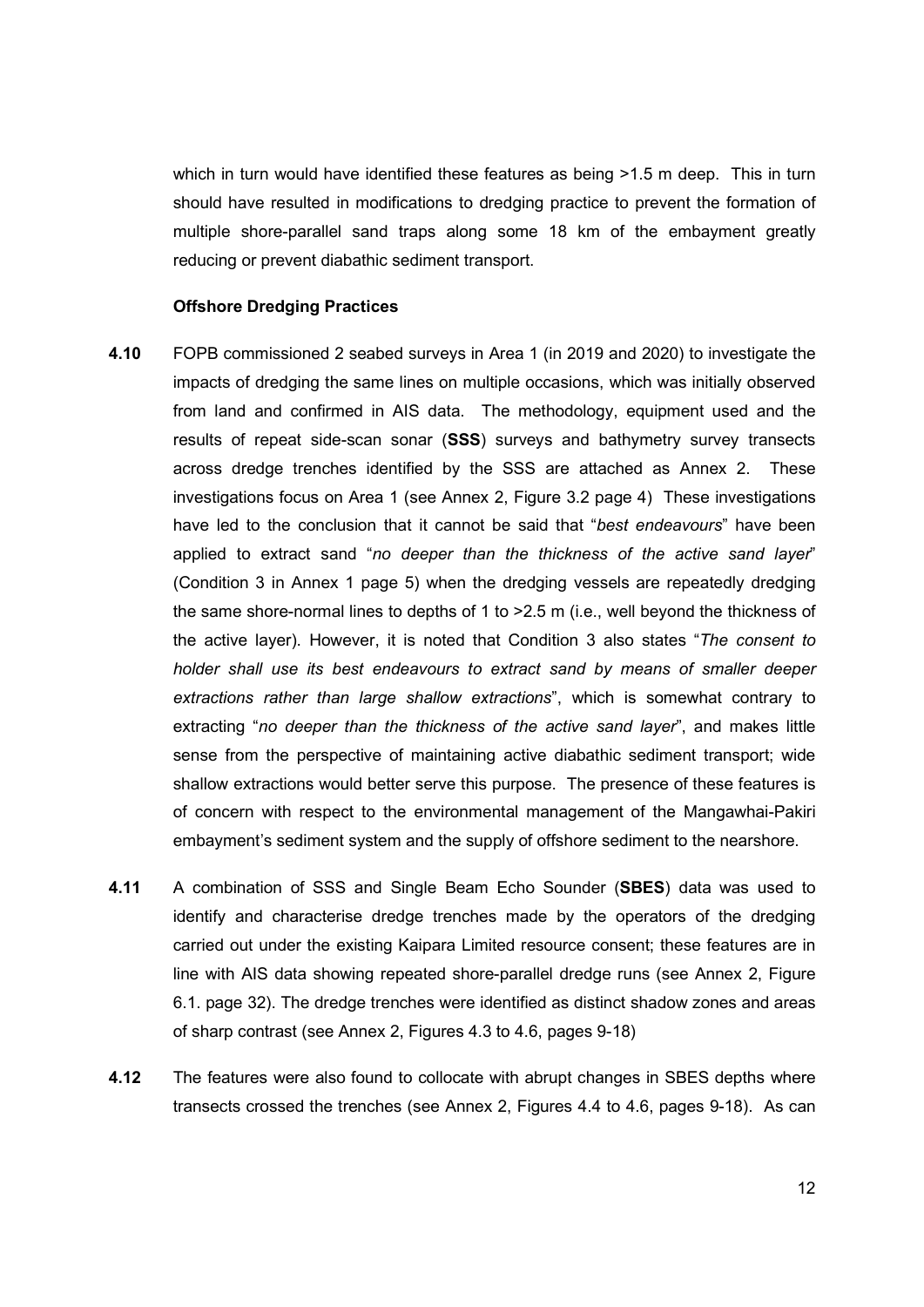be seen in the Figures, the dredge trenches are in excess of 1.5 m deep in areas that had not been dredged recently. In areas of more recent activity, the dredge trenches were found to be in excess of 2.5 m deep; 8 out of 13 SBES transects were found to be deeper than 1.5 m (see Annex 2, Figures 4.7 to 4.19, pages 19-25). Figure 2 provides some examples of the SSS and SBES surveys in Annex 2. These data confirm that the methodology of offshore dredging the same lines repeatedly results in dredge trenches that are shore parallel and persistent. According to the EMMP (Annex 1, pages 11), these types of seabed effects should have triggered Tier 2 monitoring under the terms of the existing Kaipara Limited resource consent, although to my knowledge Tier 2 monitoring has never occurred since the consent was granted.

- 4.13 The resource consent conditions also require repeat bathymetric surveys and analysis for monitoring purposes of the offshore area. However, these surveys were carried out by different hydrographic surveyors, which have resulted in inherent errors both within and between consecutive surveys. As a result, up until recent years, surveys and survey comparisons have been subject to large volumetric errors and are not considered appropriate for providing quantitative comparison for the interpretation of quantities extracted and/or environmental impacts in the OS area.
- 4.14 In addition to hydrographic surveys (e.g. bathymetric surveys), the EMMP for Area 1 states "The first tier comprised hydrographic surveys and multi-beam sea floor imaging to determine any significant physical change to the seafloor condition at fixed intervals during dredging in Area 1" (i.e. at the conclusion of the extraction of every 250,000  $m<sup>3</sup>$ of sand). However, to the best of my knowledge, other than very coarse interpretation of the seabed conditions, sea floor imaging has not been undertaken, or at least not presented in the specified monitoring or EIA reports. This conclusion is supported by the fact that if sea floor imaging had been carried out, the seabed feature identified in our investigations by both SSS and SBES would have been identified and further investigations would have been initiated to determine the extent of these significant physical changes to the seafloor condition. As was undertaken in 2019 and repeated in 2020, the AIS provides precise locations of where dredging has occurred, and so where sea floor imaging should focus.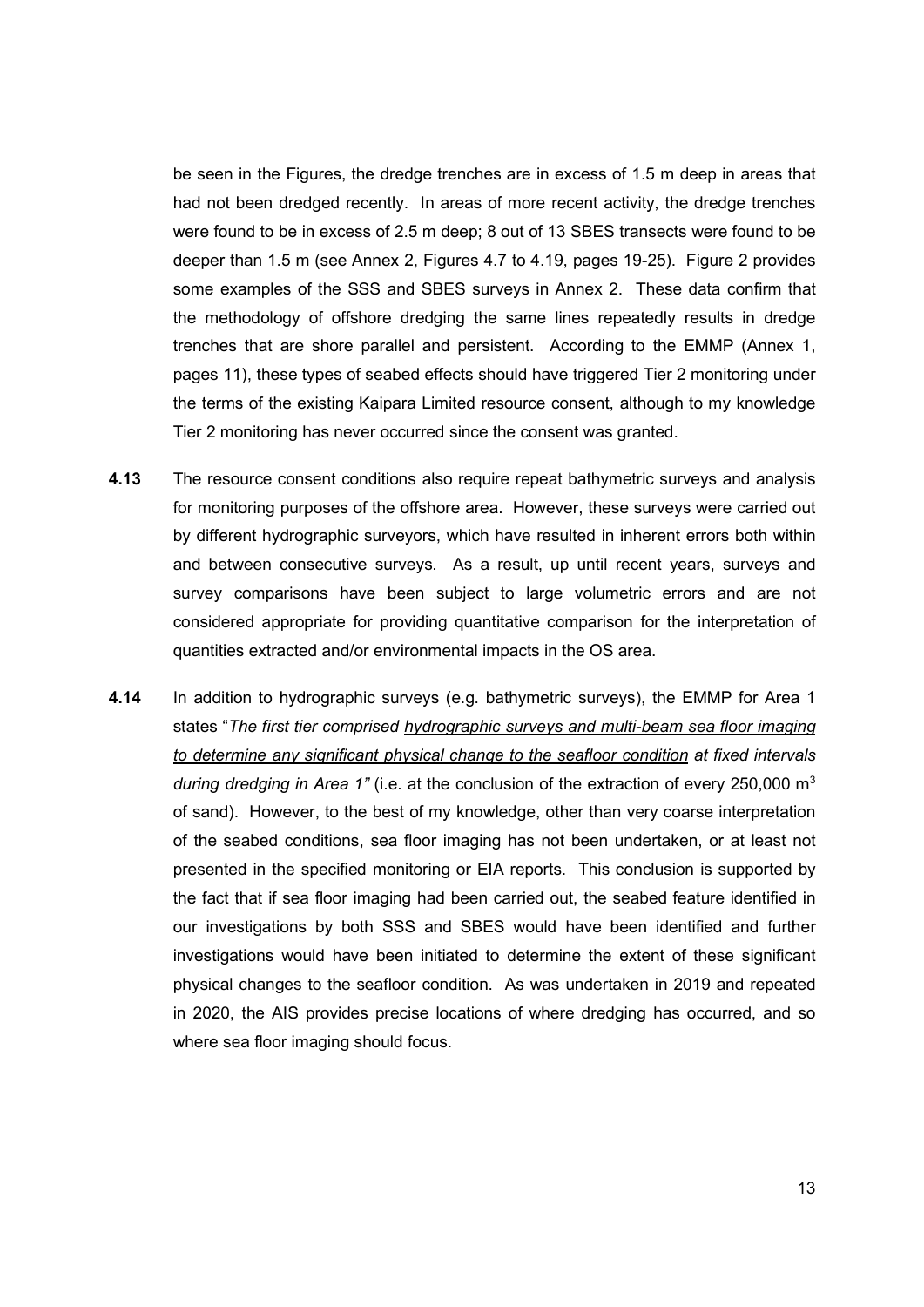

Figure 2. Side scan sonar imaging in Area 1 (top and middle), and bathymetry survey transect across a trench (bottom).

4.15 In addition to not being identified by the monitoring regime, the presence of persistent trenches also very likely interferes with diabathic sediment transport. When sand is mobilised and moving shoreward, these shore-parallel trenches will capture sand and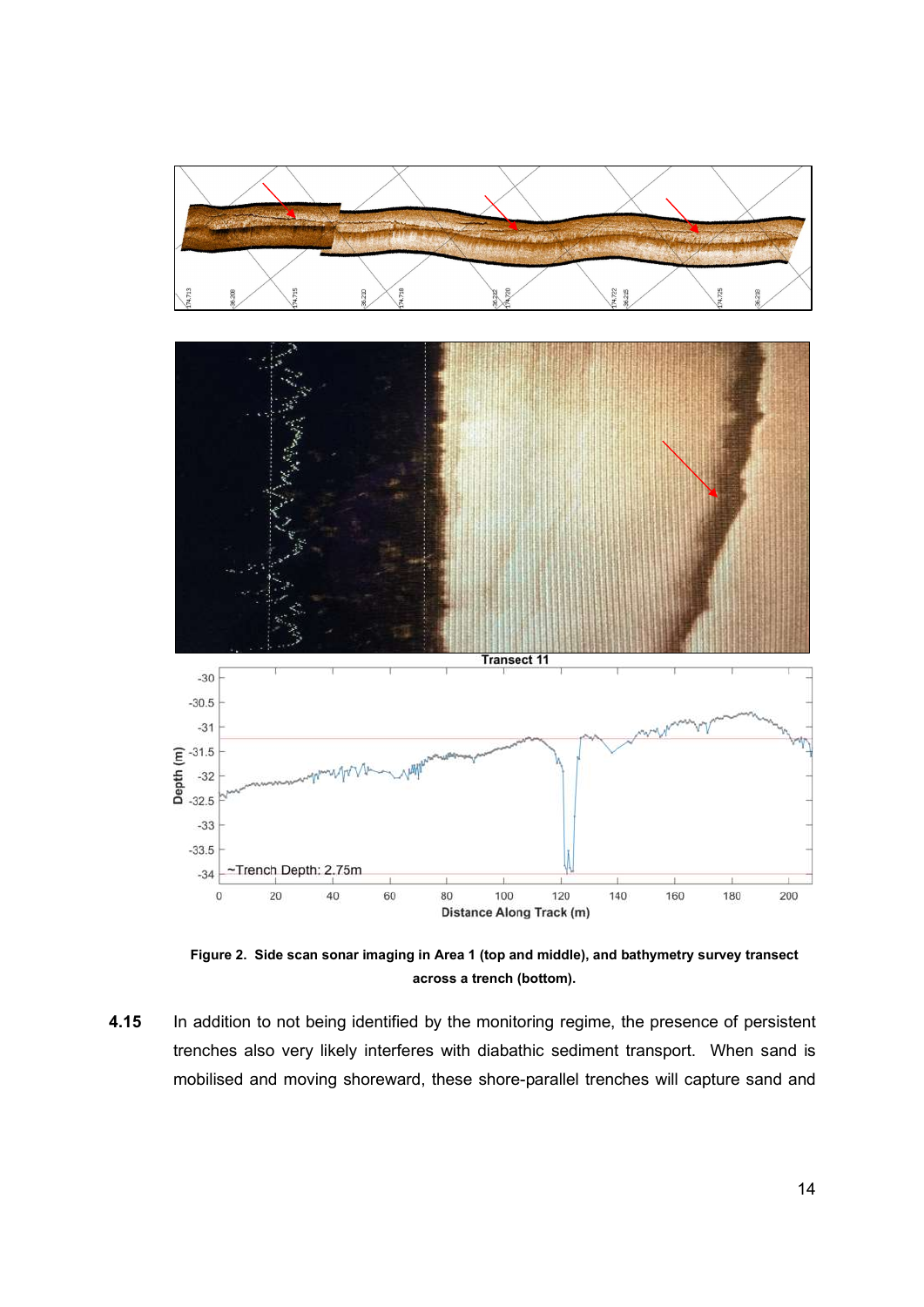there are no natural physical mechanisms to resuspend this material until the trenches are almost full and seabed wave orbitals and currents can interact with it.

4.16 These findings cast serious doubts on the likelihood that diabathic sediment transport is occurring. The Sand Study concluded that an average of 12,000  $\mathrm{m}^{3}/\mathrm{yr}$  of offshore sediment moves shoreward past the closure depth 25 m contour (this has been increased in the current nearshore dredging consent application to 76,500  $m^3$ /yr). It is very likely that trenches in the offshore area of 1 to >2.5 m depth running shore-parallel for some 18 km along the Mangawhai-Pakiri embayment (~70% of the beach length), is greatly reducing and/or preventing transport of sediment to the beaches. Depending on the source of information, this represents an average yearly deficit to the nearshore of 8,600 m<sup>3</sup> (Sand Study) to 57,375 m<sup>3</sup> (technical reports supporting the current nearshore dredging consent) resulting in the increasing risk of negative effects to the embayment's beaches over time; capture/loss of between 172,000 and 1,147,500  $m<sup>3</sup>$  of sand being transported shoreward in the 20 year duration of the existing consent, and that will double with the new consent.

#### 5. ADEQUACY OF CONDITIONS OF NEW CONSENT

5.1 I refer to the conditions set out on Mr Hay's evidence, and the draft EMMP in his Attachment D. An important aspect of the conditions that is unclear, and is also unclear and contradictory in the existing conditions (i.e., Annex 1, condition 3 page 5), is with respect to the physical effects of the dredge head of the William Fraser. I earlier noted in my surfbreak impact assessment that I consider the proposed extraction methodology an improved management regime where dredging is undertaken in thin 'skims' (e.g. <10 cm, rather than repeated dredging of the same area creating deep channels) and there is progressive movement through the proposed extraction area cell by cell (management cells of 1,000 m x 200 m). In addition, a maximum of 40,000 m<sup>3</sup>/yr can be extracted from any 1,000 m x 200 m cell, giving a maximum extraction depth of 200 mm, averaged over the cell, and the cell must remain un-dredged for the following year if this extraction volume is reached. This methodology should in theory prevent the formation of deep channels/pits/strips and allow for the seabed to recover, which also mitigates the potential negative impacts on diabathic sediment transport due to the creation of deep shore-parallel dredge trenches (i.e. sediment traps). However, there is some uncertainty with respect to what the actual depth of dredge trenches will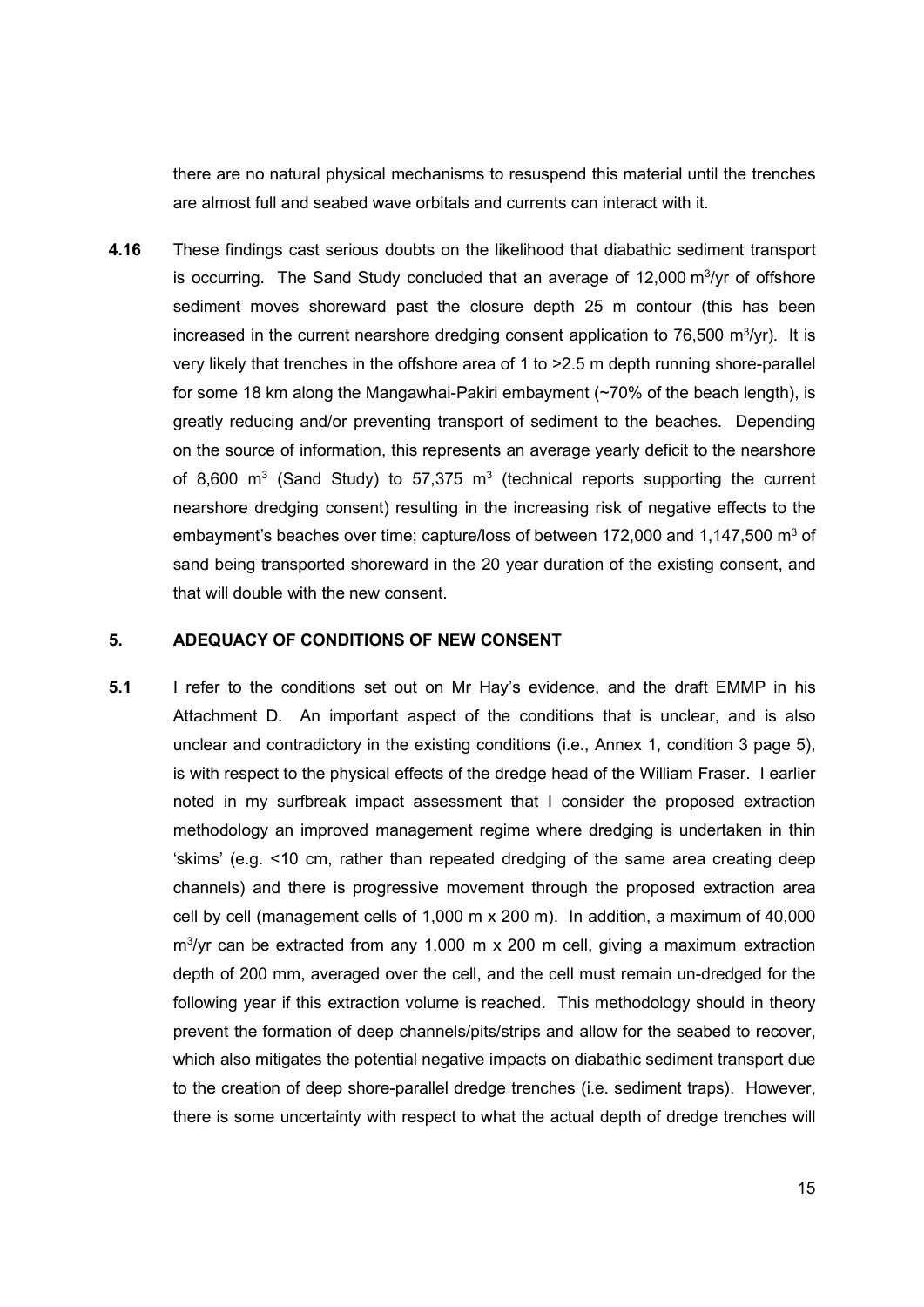be, and in addition, there is not enough detail in the proposed conditions to ensure that dredging of deep trenches (Annex 2) will not occur in the future.

- 5.2 For example, in Table 5.1. of Annex 2 (page 26) the dredging characteristics of the William Fraser are presented, which it is planned will undertake offshore sand extraction under the new consent (paragraph 46 of Mr Riddell's evidence). In this table, the depth of the extraction trench is 65 cm, which is a lot deeper and not comparable to <10 cm – note, table 5.1 also indicates that the William Fraser depth of extraction trench will be >4x that of the Coastal Carrier. Ms Hart states in her evidence in paragraph 46 that "The extraction is undertaken by a trailing suction hopper dredger. The dredger removes seabed material while sailing, via a trailing suction draghead. As stated in Mr Riddell's evidence, the dredge track is approximately 0.1m deep and 1.6m wide to minimise any effects on the beach and nearshore", which was also my understanding of the operation. However, as described above, this is at odds with the dredging characteristics of the William Fraser (presented Table 5.1. of Annex 2, page 26).
- 5.3 The new conditions for the consent currently being applied for do not consider extraction depths with respect to actual impacts of the dredge tracks. Ms Hart states in her evidence in paragraph 49 that "Based on the proposed volume of extraction and extraction limits (refer to paragraph 45), the dredge track depth (refer to paragraph 46), and the results of monitoring to date outlined above, the proposed extraction is expected to result in a small distributed lowering of the seabed, approximately equivalent to the volume extracted and expected to average less than 100mm." This is the type of dredging 'impact' that should be sought by the conditions in order to avoid negative environmental impacts associated with across shore sediment transport. However, it is not clear how the proposed conditions will ensure this is the case.
- 5.4 Similarly, any requirements for sea floor imaging have been reduced (in comparison to the existing consent conditions) to a single drop-camera record in cells where extraction has occurred and the control area. As clearly demonstrated by the shoreparallel trenches identified in the SSS and SBES surveys described in Annex 2, multiple sediment traps are present in the offshore area of the Mangawhai-Pakiri embayment reducing or completely preventing diabathic sediment transport to the nearshore and beaches. This was not detected because sea floor imagery was not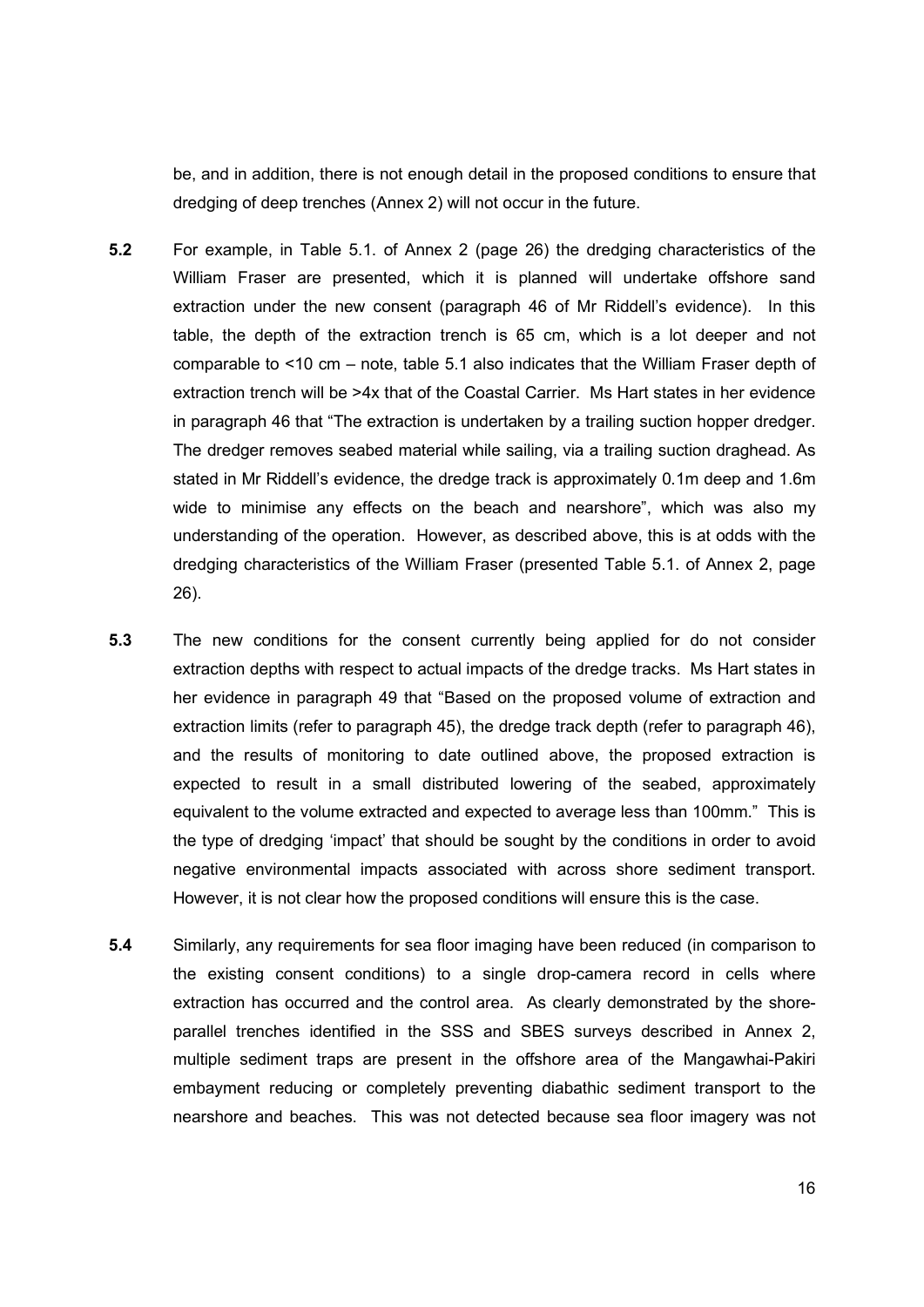produced as part of the existing consent conditions and the consenting authority did not enforce these requirements.

- 5.5 I have similar concerns with respect to benthic ecological monitoring with respect to the level of detail in the conditions, since one sample and/or one location in the cells means very little in inherently randomly dispersed benthic communities; it is unclear from the conditions how many samples will be collected at the single location. A sampling design that shows that the number of samples taken at control and impact sites will be adequate to statistically determine any impacts is required.
- 5.6 I support Mr Mitchell's statements concerning monitoring, reporting and adaptive management, which incorporate Dr Single's recommendations (paragraphs 31 to 36 of his evidence), should the consent be granted (paragraphs 45 to 48 in Mr Mitchell's evidence). More detail is required, more frequent monitoring, clarification of aspects such as depth of dredge trenches is needed, monitoring connected with the beach system and measures to ensure that the formation of deep shore-parallel trenches also need to be incorporated (e.g. sea floor imaging directed by AIS/DGPS records). Given the presence of the trenches and depending on which science regarding diabathic sediment transport is considered, it is likely that the trenches will have prevented between 172,000 and 1,147,500  $\text{m}^3$  of sand being transported shoreward in the past 20 years, and if not well managed, that will double with the new consent.

## 6. COMMENTS ON THE APPLICANT'S EVIDENCE

6.1 My comments are in reference to the statements that have been made regarding the conditions of the existing consent and effects of the OS dredging that has been undertaken under this consent. I acknowledge that issues with the current consents and associated monitoring have been identified by the applicant and that measures have been put forwards to address these issues. For example, Mr Riddell's evidence paragraphs 92-99, and Mr Hay's statement regarding how the proposed EMMP "builds on the lessons learnt from the implementation of the current consent" (paragraph 29 of his evidence). However, the proposed conditions associated statements in the applicant's evidence lack an awareness of the dredging practices and associated consent breaches, and impacts on the sea floor that have occurred during the past 17 years.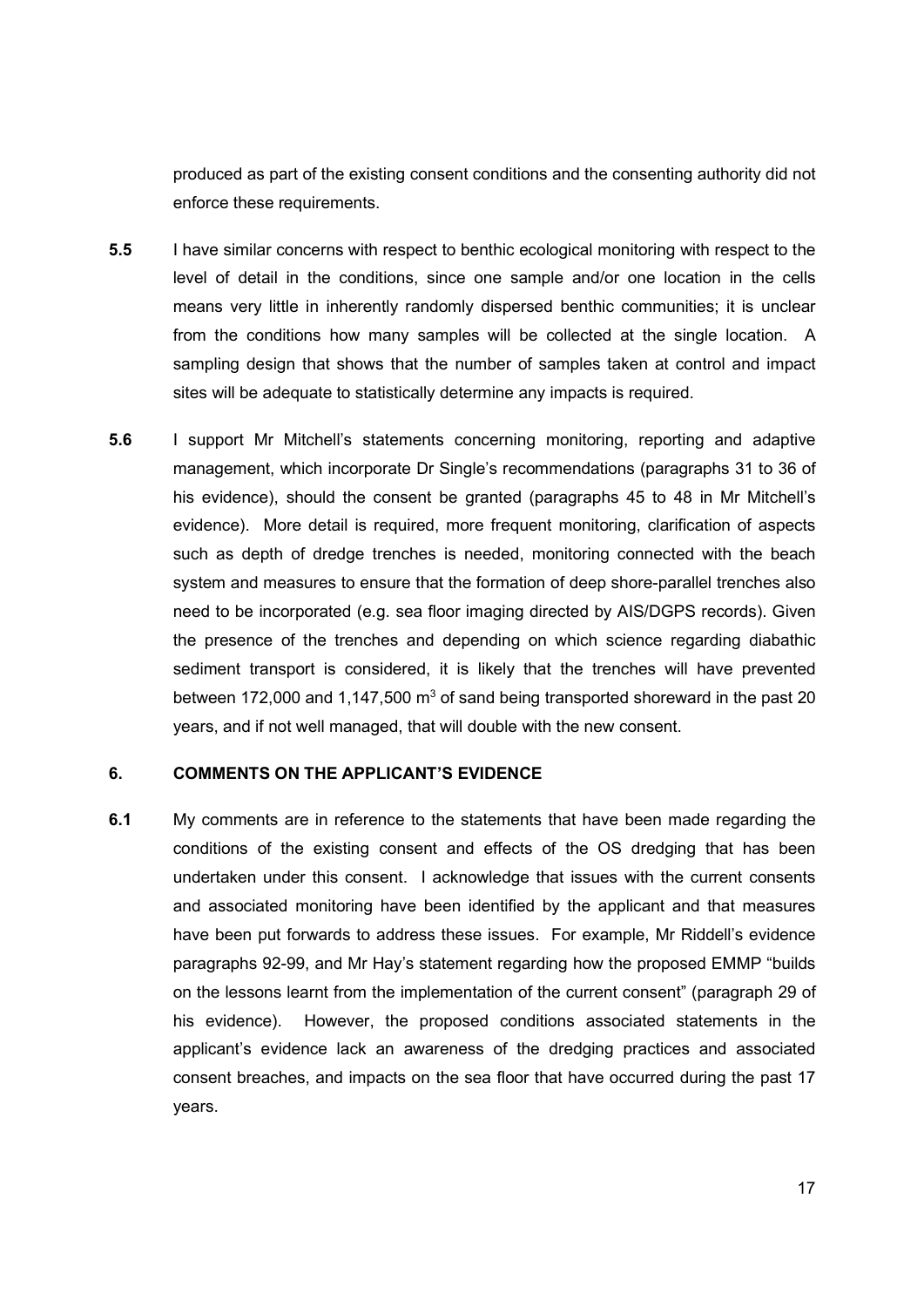- 6.2 Due to an assumption that the conditions have been followed and regulated, there is an overall perception that the activity has been undertaken within the consented area, and that there have been no discernible environmental effects (e.g. Mr Riddell's evidence paragraph 10), or that the dredging has been undertaken in a manner resulting in general minimal deepening over the whole or the allowed consenting area and only short term effect (e.g. Ms Hart's evidence paragraph 47 and 53, respectively). This would be the desirable effects of the activity. However, as has been demonstrated by the investigations into the AIS data and monitoring reports (Annex 1) and surveys presented in Annex 2, there have been regular breaches of conditions in terms of where sand has been extracted, and the effects of dredging the same lines over and over again have resulted in significant effect to the seabed and consequently diabathic sediment transport.
- 6.3 Similarly, Mr West states in his paragraph 4.9 that "It is not currently planned to operate more than one dredge vessel in the sand extraction area at the same time, thus cumulative effects from more than one vessel will not occur, the short duration and small size of the plume means cumulative effects of repeated dredge passages on consecutive days or even within the same day, will not occur." This is clearly not the case at present (Annex 1), and so there is a concern that the current practices will simply be continued if they are implemented as they have been with the current consent, should the current consent application be granted, and the proposed conditions do not address this; with the removal of the requirement for sea floor imaging the effects of repeated dredge passages are also likely to be missed. The same is also the case with Mr Hay's statement in his evidence in paragraph 225; he is not aware of any non-compliance issues, our investigations into operations and the sea floor in Area 1 show this not to be the case.

# 7. COMMENTS ON THE SECTION 42A REPORT

7.1 The Section 42a report also has statements that are incorrect due to the Council's lack an awareness of the dredging practices and associated breaches, and impacts on the sea floor that have occurred during the past 17 years. For example, "with the monitoring records and survey from the exercise of this consent of particular relevance to establishing the receiving environment and the basis for assessments of the potential effects of the proposal (page 22); Bathymetry surveys beyond the 25m